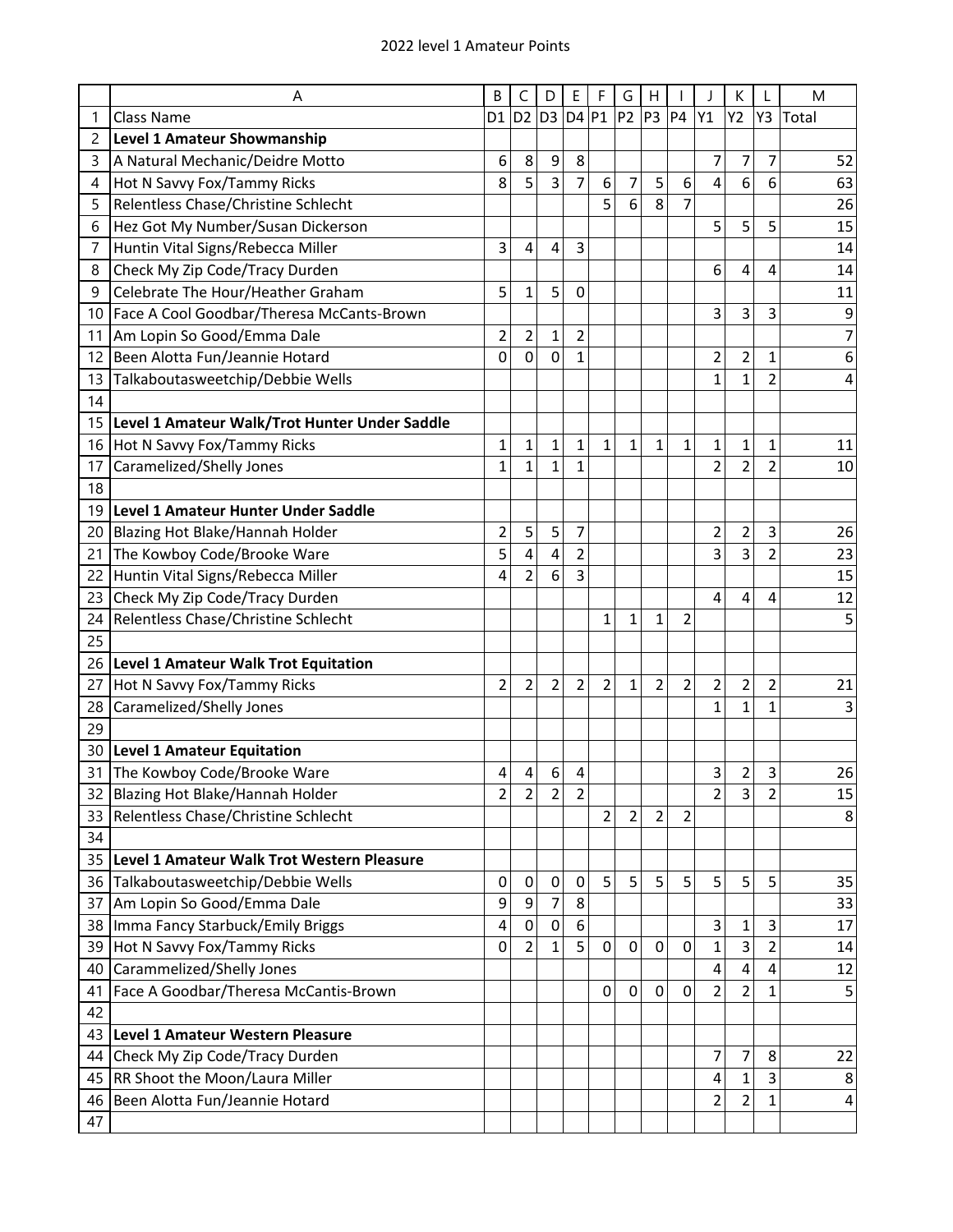|    | Α                                         | B              | C                       | D           | E              | F              | G | Η              |                | J                       | K                       |                | M              |
|----|-------------------------------------------|----------------|-------------------------|-------------|----------------|----------------|---|----------------|----------------|-------------------------|-------------------------|----------------|----------------|
|    | 48 Level 1 Amateur Walk Trot Horsemanship |                |                         |             |                |                |   |                |                |                         |                         |                |                |
|    | 49 Hot N Savvy Fox/Tammy Ricks            | 4              | 5                       | 5           | 5              | 4              | 6 | 6              | 5              | 4                       | 4                       | 3              | 51             |
|    | 50 Am Lopin So Good/Emma Dale             | 6              | 6                       | 6           | 6              |                |   |                |                |                         |                         |                | 24             |
| 51 | Faca A Cool Goodbar/Theresa McCain=Brown  |                |                         |             |                | 3              | 4 | 3              | 3              |                         |                         |                | 13             |
|    | 52 Caramelized/Shelly Jones               |                |                         |             |                |                |   |                |                | 3                       | 5                       | 4              | 12             |
| 53 | Imma Fancy Starbuck/Emily Briggs          | 1              | $\overline{2}$          | 4           | 4              |                |   |                |                |                         |                         |                | 11             |
| 54 | Hes Got My Number/Susie Dickerson         |                |                         |             |                |                |   |                |                | 5                       | 2                       | $\overline{2}$ | 9              |
| 55 |                                           |                |                         |             |                |                |   |                |                |                         |                         |                |                |
| 56 | <b>Level 1 Amateur Horsemanship</b>       |                |                         |             |                |                |   |                |                |                         |                         |                |                |
| 57 | Talkaboutasweetchip/Debbie Wells          | 0              | 4                       | $\mathbf 1$ | $\mathbf{1}$   |                |   |                |                | 3                       | 5                       | 6              | 20             |
| 58 | Mos Likely A Shadow/Marie Crochet         | 3              | 5                       | 6           | 6              |                |   |                |                |                         |                         |                | 20             |
| 59 | Celebrate The Hour/Debra Cole             | 4              | 6                       | 3           | 4              |                |   |                |                |                         |                         |                | 17             |
| 60 | A Natural Mechanic/Diedre Motto           |                |                         |             |                |                |   |                |                | 5                       | 6                       | 5              | 16             |
| 61 | Lazy Loping/Kathy Valentine               | $\mathbf 0$    | 0                       | 0           | 0              |                |   |                |                | 6                       | $\mathbf 1$             | 4              | 11             |
|    | 62 RR Shoot The Moon/Laura Miller         |                |                         |             |                |                |   |                |                | $\overline{2}$          | 2                       | $\overline{2}$ | 6              |
| 63 | Cats Dual Jack/Megan Roberts              |                |                         |             |                |                |   |                |                | $\overline{1}$          | 3                       | $\mathbf 1$    | 5              |
| 64 | Imafrostedpepto/Diane Godwin              | 0              | 0                       | 0           | 0              |                |   |                |                |                         |                         |                | 0              |
| 65 |                                           |                |                         |             |                |                |   |                |                |                         |                         |                |                |
| 66 | Level 1 Amateur Walk Trot Trail           |                |                         |             |                |                |   |                |                |                         |                         |                |                |
| 67 | Hot N Savvy Fox/Tammy Ricks               | $\overline{4}$ | $\overline{\mathbf{4}}$ | 5           | 4              | 5              | 4 | 4              | 6              | 3                       | 2                       | 3              | 44             |
| 68 | Face A Cool Goodbar/Theresa-McCants-Brown |                |                         |             |                | 6              | 6 | 6              | 4              | 5                       | 5                       | 5              | 37             |
| 69 | Blazing Hot Blake/Hannah Holder           | 6              | 6                       | 6           | 6              |                |   |                |                | 4                       | 4                       | 4              | 36             |
| 70 | Talkaboutasweetchip/Debbie Wells          | 5              | 5                       | 4           | 5              | $\overline{2}$ | 1 | 3              | $\overline{2}$ | $\overline{2}$          | 3                       | $\overline{2}$ | 34             |
| 71 | Ima Fancy Starbuck/Emily Briggs           | 1              | $\mathbf{1}$            | 1           | $\overline{1}$ |                |   |                |                | $\mathbf{1}$            | 1                       | $\mathbf{1}$   | $\overline{7}$ |
| 72 |                                           |                |                         |             |                |                |   |                |                |                         |                         |                |                |
| 73 | <b>Level 1 Amateur Trail</b>              |                |                         |             |                |                |   |                |                |                         |                         |                |                |
| 74 | Celebrate The Hour/Debra Cole             | 6              | 5                       | 6           | 6              |                |   |                |                |                         |                         |                | 23             |
|    | 75 Huntin Vital Signs/Rebecca Miller      | 4              | 4                       | 4           | 4              |                |   |                |                |                         |                         |                | 16             |
|    | 76 Relentless Chase/Christine Schlecht    |                |                         |             |                | 5              | 3 | 3              | 4              |                         |                         |                | 15             |
| 77 | RR Shoot The Moon/Laura Miller            |                |                         |             |                |                |   |                |                | 3                       | 3                       | 3              | 9              |
| 78 |                                           |                |                         |             |                |                |   |                |                |                         |                         |                |                |
|    | 79 Level 1 Amateur Reining                |                |                         |             |                |                |   |                |                |                         |                         |                |                |
| 80 | Whatta Royal Trick/Cody Newsome           | $\overline{3}$ | 3                       | 3           | 3              |                |   |                |                | $\overline{\mathbf{c}}$ | 4                       | $\overline{2}$ | 20             |
|    | 81 Ruby Red Pine/Jack Dollar II           |                |                         |             |                |                |   |                |                | $\overline{3}$          | $\overline{2}$          | 3              | 8              |
|    | 82 Ruby Red Pine/Jack Dollar II           |                |                         |             |                | $\overline{2}$ | 1 | 1              | 1              |                         |                         |                | 5              |
| 83 | Jac Cody/Rhonda Humphreys                 |                |                         |             |                |                |   |                |                | 0                       | $\mathbf 0$             | $\mathbf 0$    | $\mathbf 0$    |
| 84 |                                           |                |                         |             |                |                |   |                |                |                         |                         |                |                |
| 85 | <b>Level 1 Amateur Ranch Riding</b>       |                |                         |             |                |                |   |                |                |                         |                         |                |                |
| 86 | The Kowboy Code/Brooke Ware               | 3              | 0                       | 6           | 3              |                |   |                |                | 5                       | 4                       | 8              | 39             |
|    | 87 Ruby Red Pine/Jack Dollar II           |                |                         |             |                | 8              | 6 | 9              | 9              | $\overline{1}$          | 3                       | $\overline{1}$ | 32             |
| 88 | Whatta Royal Trick/Cody Newsome           | 8              | 7                       | 8           | 6              |                |   |                |                |                         |                         |                | 29             |
|    | 89 Relentless Chase/ Christine Schlecht   |                |                         |             |                | 5              | 5 | $\overline{2}$ | 3              |                         |                         |                | 15             |
|    | 90   Imafrostedpepto/Diane Godwin         | 5              | 6                       | 4           | 1              |                |   |                |                |                         |                         |                | 16             |
| 91 | Not Performing Ruf/Sally Ratliff          |                |                         |             |                |                |   |                |                | 4                       | $\overline{\mathbf{c}}$ | $\overline{4}$ | 10             |
| 92 | Jac Cody/Rhonda Humphreys                 |                |                         |             |                |                |   |                |                | $\overline{2}$          | 3                       | $\overline{2}$ | $\overline{7}$ |
| 93 | Cats Dual Jack/Megan Roberts              |                |                         |             |                |                |   |                |                | $\overline{2}$          | 1                       | $\overline{2}$ | 5              |
| 94 |                                           |                |                         |             |                |                |   |                |                |                         |                         |                |                |